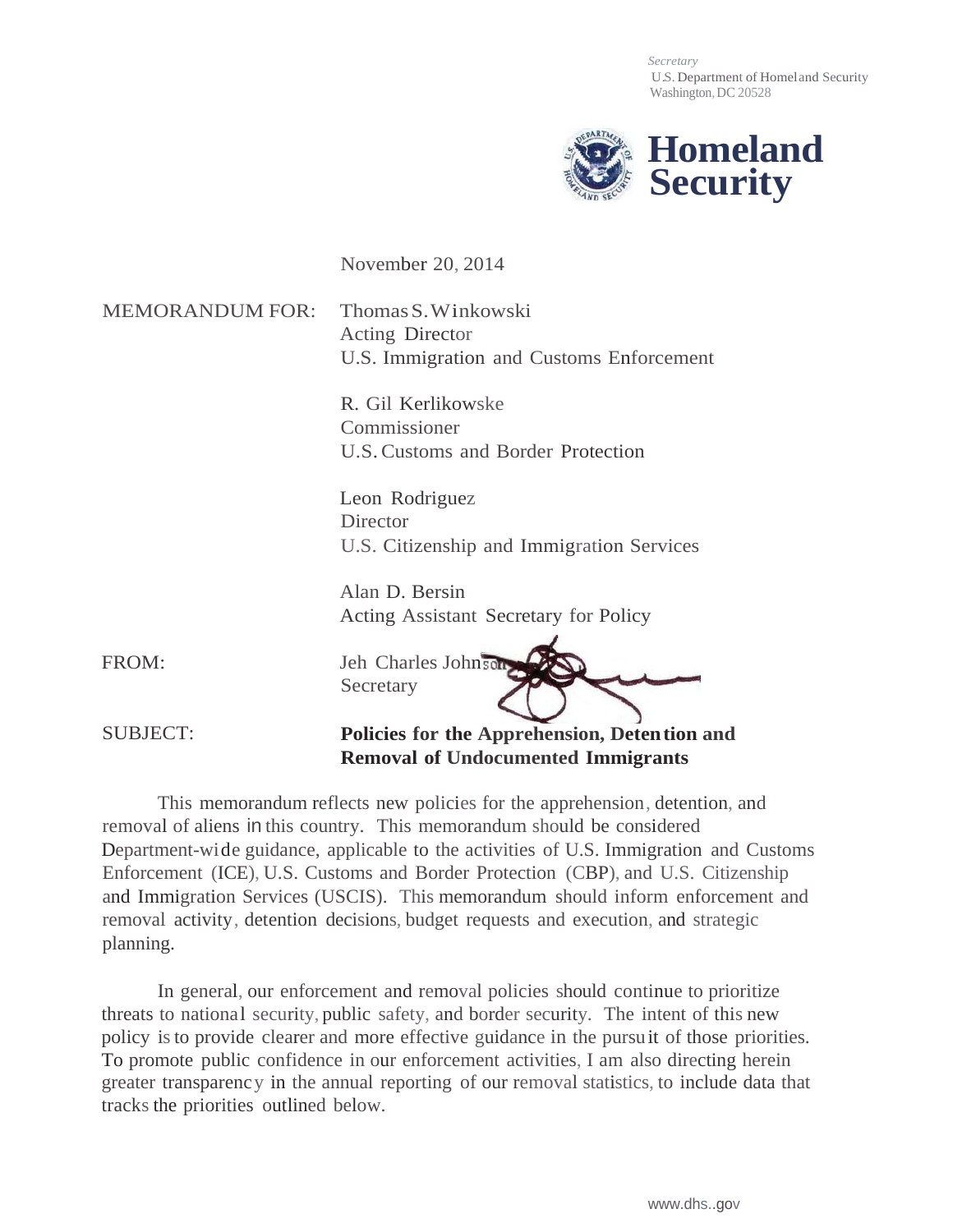The Department of Homeland Security (DHS) and its immigration components-CBP, ICE, and USCIS-are responsible for enforcing the nation's immigration laws. Due to limited resources, DHS and its Components cannot respond to all immigration violations or remove all persons illegally in the United States. As is true of virtually every other law enforcement agency, DHS must exercise prosecutorial discretion in the enforcement of the law. And, in the exercise of that discretion,DHS can and should develop smart enforcement priorities, and ensure that use of its limited resources is devoted to the pursuit of those priorities. DHS's enforcement priorities are, have been, and will continue to be national security, border security, and public safety. DHS personnel are directed to prioritize the use of enforcement personnel , detention space, and removal assets accordingly.

In the immigration context, prosecutorial discretion should apply not only to the decision to issue, serve, file, or cancel a Notice to Appear, but also to a broad range of other discretionary enforcement decisions, including deciding: whom to stop, question, and arrest; whom to detain or release; whether to settle, dismiss, appeal, or join in a motion on a case; and whether to grant deferred action, parole, or a stay of removal instead of pursuing removal in a case. While DHS may exercise prosecutorial discretion at any stage of an enforcement proceeding, it is generally preferable to exercise such discretion as early in the case or proceeding as possible in order to preserve government resources that would otherwise be expended in pursuing enforcement and removal of higher priority cases. Thus, DHS personnel are expected to exercise discretion and pursue these priorities at all stages of the enforcement process-from the earliest investigative stage to enforcing final orders of removal-subject to their chains of command and to the particular responsibilities and authorities applicable to their specific position.

Except as noted below, the following memoranda are hereby rescinded and superseded: John Morton, *Civil Immigration Enforcement: Priorities for the Apprehension , Detention, and Removal of Aliens,* March 2, 2011; John Morton, *Exercising Prosecutorial Discretion Consistent with the Civil Enforcement Priorities of the Agency for the Apprehension , Detention and Removal of Aliens,* June 17, 20 11; Peter Vincent, *Case-by-Case Review of Incoming and Certain Pending Cases,* November 17, 2011; *Civil Immigration Enforcement: Guidance on the Use of Detainers in the Federal, State, Local, and Tribal Criminal Justice Systems,* December 21, 2012; *National Fugitive Operations Program: Priorities, Goals, and Expectations,* December 8, 2009.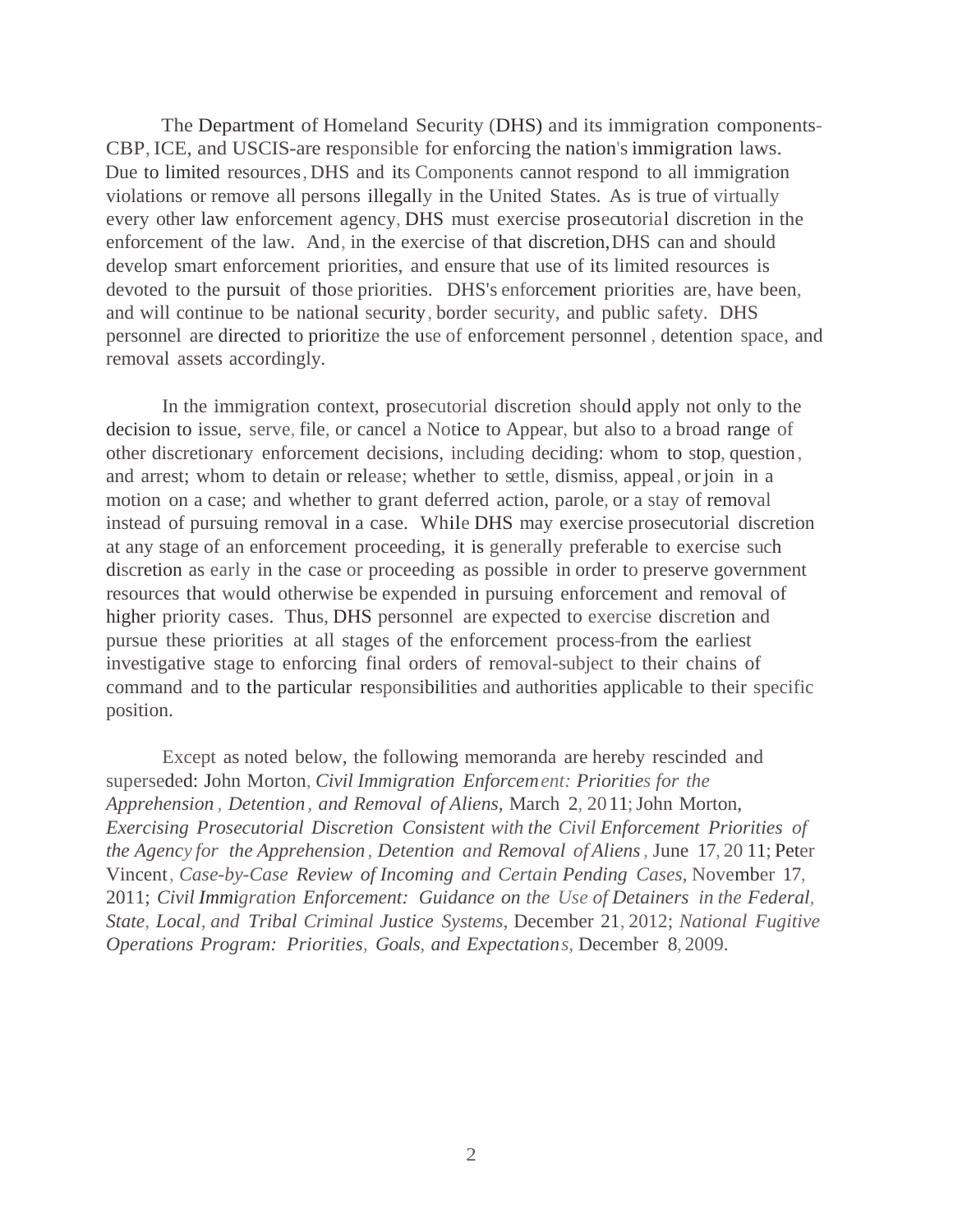#### **A. Civil Immigration Enforcement Priorities**

The following shall constitute the Department's civil immigration enforcement priorities:

#### **Priority 1 (threats to national security, border security, and public safety)**

Aliens described in this priority represent the highest priority to which enforcement resources should be directed:

- (a) aliens engaged in or suspected of terrorism or espionage, or who otherwise pose a danger to national security;
- (b) aliens apprehended at the border or ports of entry while attempting to unlawfully enter the United States;
- (c) aliens convicted of an offense for which an element was active participation in a criminal street gang, as defined in 18 U.S.C. § 52 l(a), or aliens not younger than 16 years of age who intentionally participated in an organized criminal gang to further the illegal activity of the gang;
- (d) aliens convicted of an offense classified as a felony in the convicting jurisdiction, other than a state or local offense for which an essential element was the alien's immigration status; and
- (e) aliens convicted of an "aggravated felony," as that term is defined in section 101(a)(43) of the *Immigration and Nationality Act* at the time of theconviction.

The removal of these aliens must be prioritized unless they qualify for asylum or another form of relief under our laws, or unless, in the judgment of an ICE Field Office Director, CBP Sector Chief or CBP Director of Field Operations, there are compelling and exceptional factors that clearly indicate the alien is not a threat to national security, border security, or public safety and should not therefore be an enforcement priority.

#### **Priority 2 (misdemeanants and new immigration violators)**

Aliens described in this priority , who are also not described in Priority 1, represent the second-highest priority for apprehension and removal. Resources should be dedicated accordingly to the removal of the following:

(a) aliens convicted of three or more misdemeanor offenses, other than minor traffic offenses or state or local offenses for which an essential element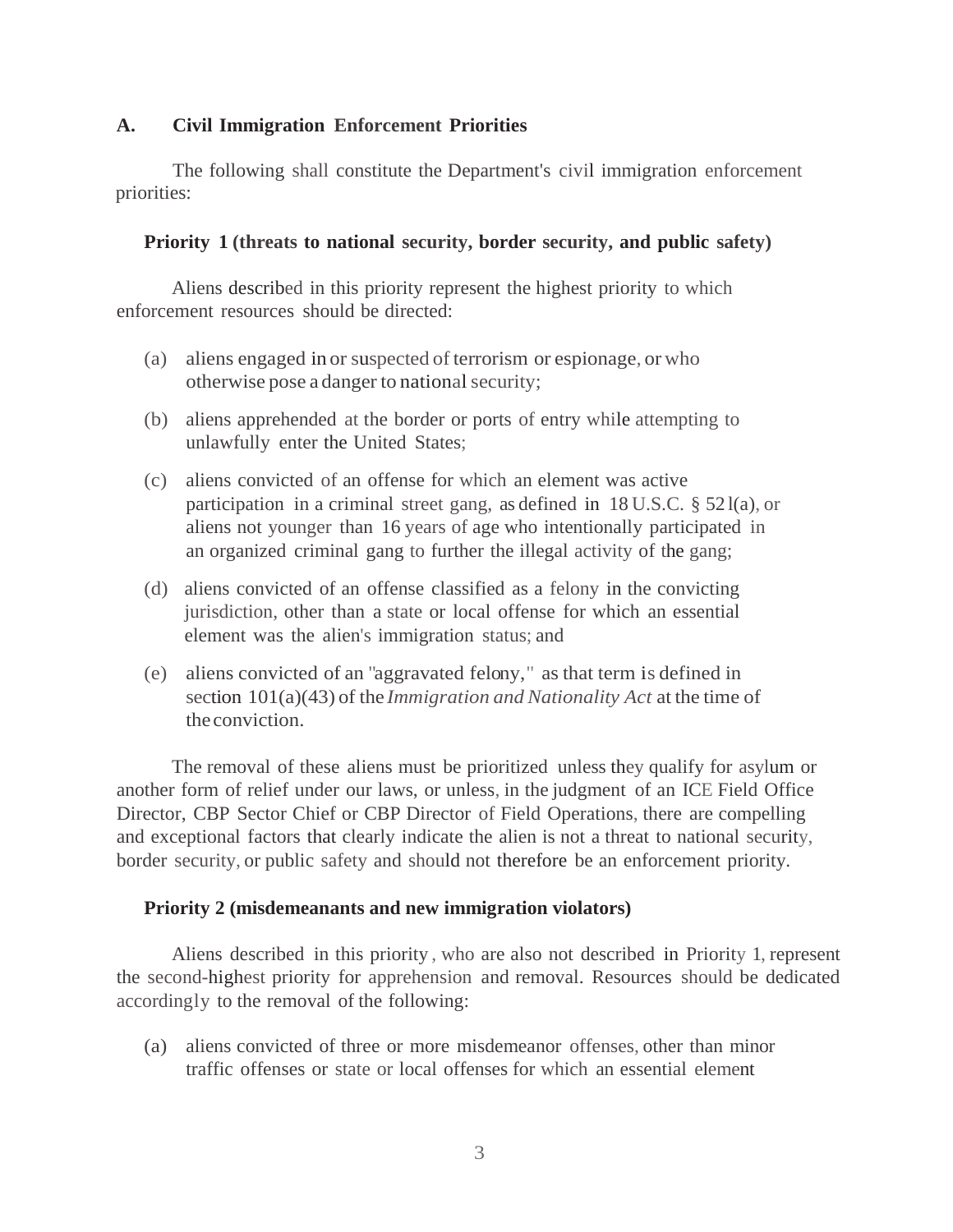was the alien's immigration status, provided the offenses arise out of three separate incidents;

- (b) aliens convicted of a "significant misdemeanor," which for these purposes is an offense of domestic violence;<sup>1</sup> sexual abuse or exploitation; burglary; un lawful possession or use of a firearm; drug distribution or trafficking; or driving under the influence; or if not an offense listed above, one for which the individual was sentenced to time in custody of 90 days or more (the sentence must involve time to be served in custody, and does not include a suspended sentence);
- (c) aliens apprehended anywhere in the United States after unlawfully entering or re-entering the United States and who cannot establish to the satisfaction of an immigration officer that they have been physically present in the United States continuously since January 1, 2014 ; and
- (d) aliens who, in the judgment of an ICE Field Office Director, USCIS District Director, or USCIS Service Center Director, have significantly abused the visa orvisa waiver programs.

These aliens should be removed unless they qualify for asylum or another form of relief under our laws or, unless, in the judgment of an ICE Field Office Director, CBP Sector Chief, CBP Director of Field Operations, USCIS District Director, or users Service Center Director, there are factors indicating the alien is not a threat to national security, border security, or public safety, and should not therefore be an enforcement priority.

#### **Priority 3 (other immigration violations)**

Priority 3 aliens are those who have been issued a final order of removal<sup>2</sup> on or after January 1, 2014. Aliens described in this priority, who are not also described in Priority 1 or 2, represent the third and lowest priority for apprehension and removal. Resources should be dedicated accordingly to aliens in this priority. Priority 3 aliens should generally be removed unless they qualify for asylum or another form of relief under our laws or, unless, in the judgment of an immigration officer, the alien is not a threat to the integrity of the immigration system or there are factors suggesting the alien should not be an enforcement priority.

<sup>1</sup> ln evaluating whether the offense is a significant misdemeanor involving ..domestic violence," careful consideration should be given to whether the convicted alien was also the victim of domestic violence; if so, this should be a mitigating factor. *See generally,* John Morton, *Prosecutorial Discretion: Certain Victims, Witnesses, and Plaintiffs,*June 17, 201 1.

<sup>&</sup>lt;sup>2</sup> For present purposes, "final order" is defined as it is in  $8$  C.F.R.  $\S$  1241.1.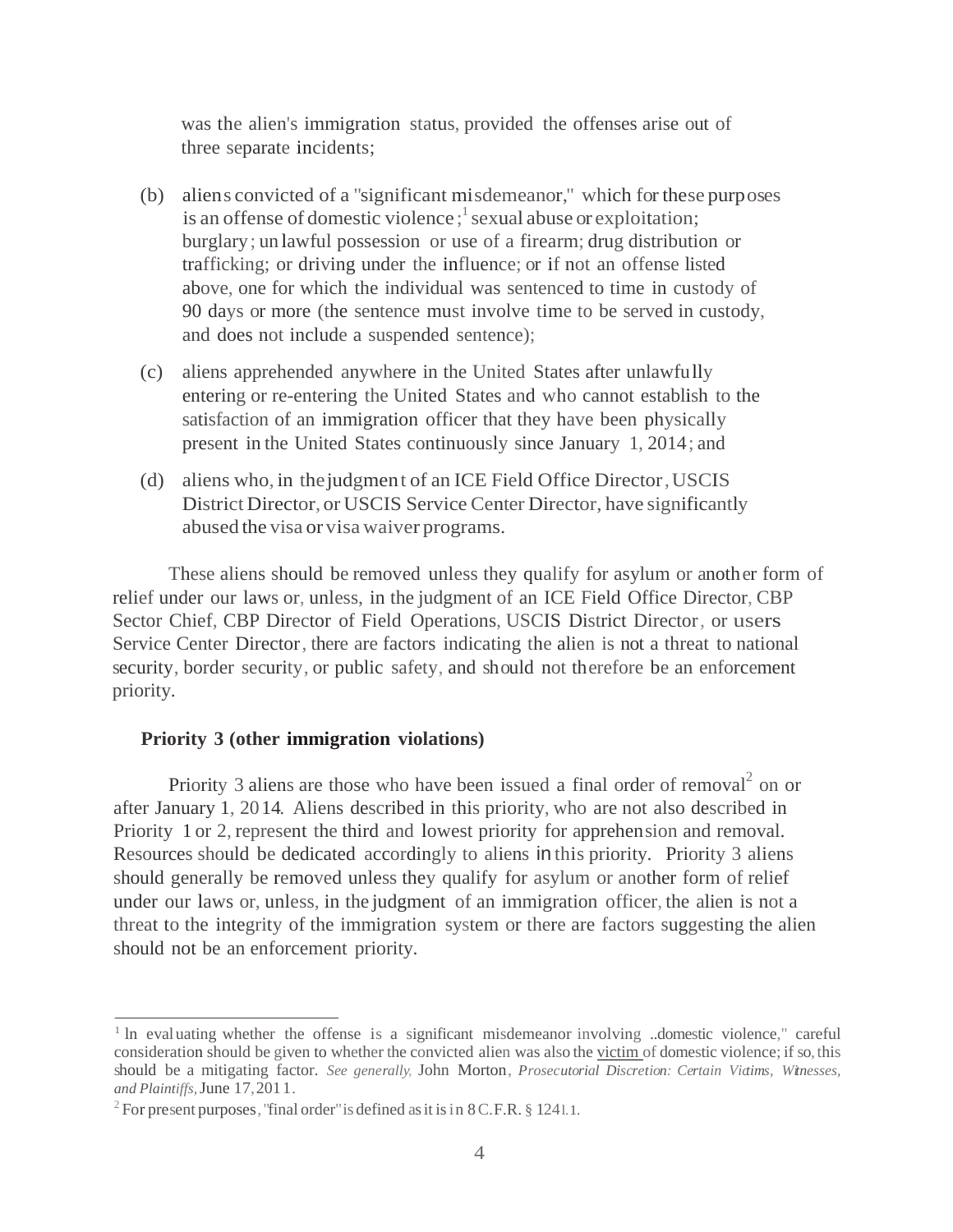# **B. Apprehension, Deten tion, and Removal ofOther Aliens Unlawfully in the United States**

Nothing in this memorandum should be construed to prohibit or discourage the apprehension, detention, or removal of aliens unlawfully in the United States who are not identified as priorities herein. However, resources should be dedicated, to the greatest degree possible, to the removal of aliens described in the priorities set forth above, commensurate with the level of prioritization identified. Immigration officers and attorneys may pursue removal of an alien not identified as a priority herein, provided, in the judgment of an ICE Field Office Director, removing such an alien would serve an important federal interest.

#### **C. Detention**

As a general rule, DHS detention resources should be used to support the enforcement priorities noted above or for aliens subject to mandatory detention by law. Absent extraordinary circumstances or the requirement of mandatory detention, field office directors should not expend detention resources on aliens who are known to be suffering from serious physical or mental illness, who are disabled, elderly, pregnant, or nursing, who demonstrate that they are primary caretakers of children or an infirm person, or whose detention is otherwise not in the public interest. To detain aliens in those categories who are not subject to mandatory detention, DHS officers or special agents must obtain approval from the ICE Field Office Director. If an alien falls within the above categories and is subject to mandatory detention, field office directors are encouraged to contact their local Office of Chief Counsel for guidance.

# **D. Exercising Prosecutorial Discretion**

Section A, above, requires DHS personnel to exercise discretion based on individual circumstances. As noted above, aliens in Priority l must be prioritized for removal unless they qualify for asylum or other form of relief under our laws, or unless, in the judgment of an ICE Field Office Director, CBP Sector Chief, or CBP Director of Field Operations, there are compelling and exceptional factors that clearly indicate the alien is not a threat to national security, border security, or public safety and should not therefore be an enforcement priority. Likewise, aliens in Priority 2 should be removed unless they qualify for asylum or other forms of relief under our laws, or unless, in the judgment of an ICE Field Office Director, CBP Sector Chief, CBP Director of Field Operations, USCIS District Director, or USCIS Service Center Director, there are factors indicating the alien is not a threat to national security, border security, or public safety and should not therefore be an enforcement priority . Similarly, aliens in Priority 3 should generally be removed unless they qualify for asylum or another form of relief under our laws or, unless, in the judgment of an immigration officer, the alien is not a threat to the